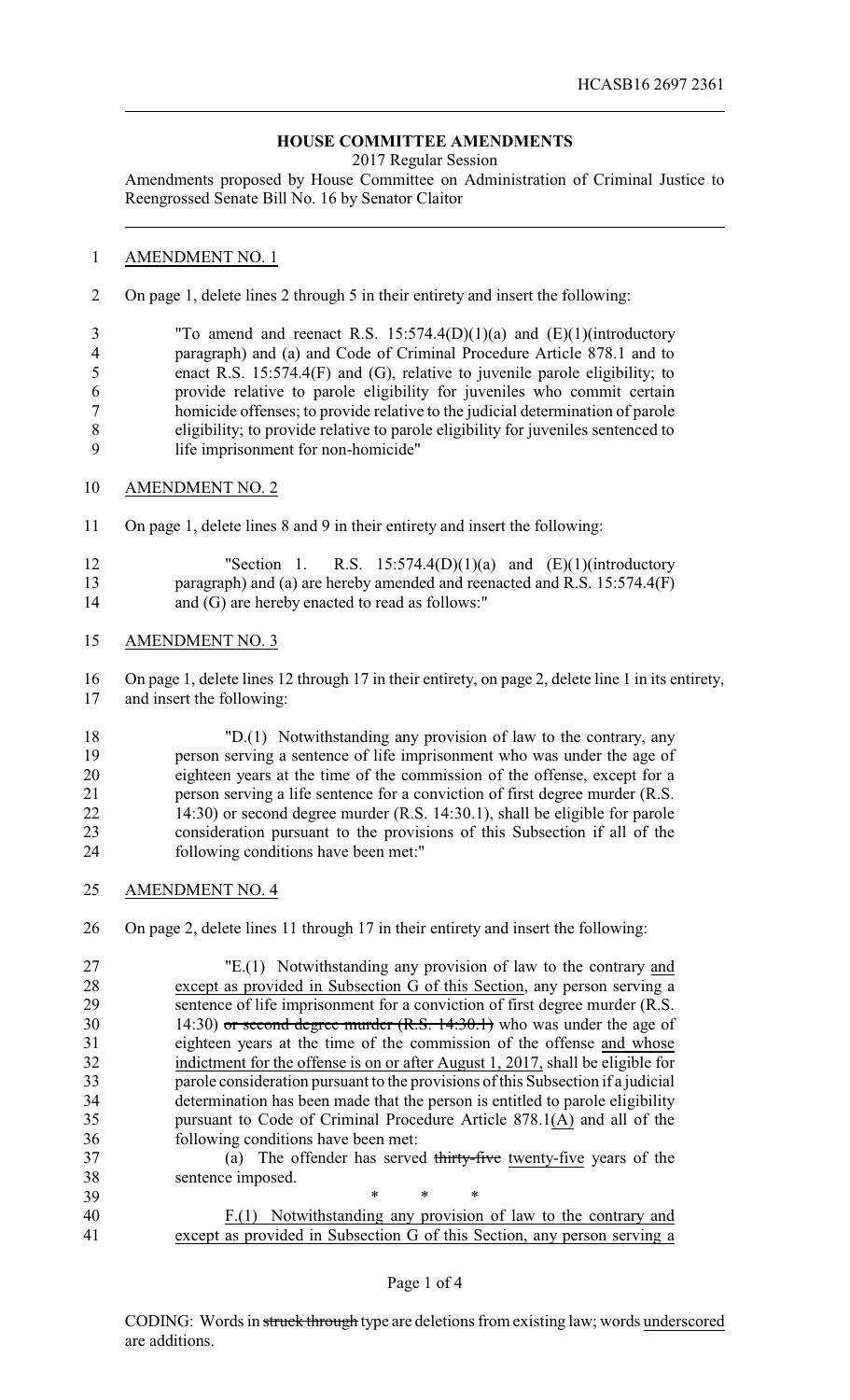| $\mathbf{1}$   | sentence of life imprisonment for a conviction of second degree murder (R.S.    |
|----------------|---------------------------------------------------------------------------------|
| $\overline{2}$ | 14:30.1) who was under the age of eighteen years at the time of the             |
| $\overline{3}$ | commission of the offense and whose indictment for the offense is on or after   |
| $\overline{4}$ | August 1, 2017, shall be eligible for parole consideration if all of the        |
| 5              | following conditions have been met:                                             |
| 6              | The offender has served twenty-five years of the sentence<br>(a)                |
| $\tau$         | imposed.                                                                        |
| 8              | (b) The offender has not committed any major disciplinary offenses              |
| 9              | in the twelve consecutive months prior to the parole hearing date. A major      |
| 10             | disciplinary offense is an offense identified as a Schedule B offense by the    |
| 11             |                                                                                 |
| 12             | Department of Public Safety and Corrections in the Disciplinary Rules and       |
|                | Procedures for Adult Offenders.                                                 |
| 13             | (c) The offender has completed the mandatory minimum of one                     |
| 14             | hundred hours of prerelease programming in accordance with R.S. 15:827.1.       |
| 15             | The offender has completed substance abuse treatment as<br>(d)                  |
| 16             | applicable.                                                                     |
| 17             | The offender has obtained a GED certification, unless the<br>(e)                |
| 18             | offender has previously obtained a high school diploma or is deemed by a        |
| 19             | certified educator as being incapable of obtaining a GED certification due to   |
| 20             | a learning disability. If the offender is deemed incapable of obtaining a GED   |
| 21             | certification, the offender shall complete at least one of the following:       |
| 22             | (i) A literacy program.                                                         |
| 23             | (ii) An adult basic education program.                                          |
| 24             | (iii) A job skills training program.                                            |
| 25             | (f) The offender has obtained a low-risk level designation determined           |
| 26             | by a validated risk assessment instrument approved by the secretary of the      |
| 27             | Department of Public Safety and Corrections.                                    |
| 28             | (g) The offender has completed a reentry program to be determined               |
| 29             | by the Department of Public Safety and Corrections.                             |
| 30             | (2) For each offender eligible for parole consideration pursuant to the         |
| 31             | provisions of this Subsection, the board shall meet in a three-member panel,    |
| 32             | and each member of the panel shall be provided with and shall consider a        |
| 33             | written evaluation of the offender by a person who has expertise in             |
| 34             | adolescent brain development and behavior and any other relevant evidence       |
| 35             | pertaining to the offender.                                                     |
| 36             | (3) The panel shall render specific findings of fact in support of its          |
| 37             | decision.                                                                       |
| 38             | (1) Notwithstanding any provision of law to the contrary, any<br>€Ì.            |
| 39             |                                                                                 |
|                | person serving a sentence of life imprisonment for a conviction of first        |
| 40             | degree murder (R.S. 14:30) or second degree murder (R.S. 14:30.1) who was       |
| 41             | under the age of eighteen years at the time of the commission of the offense    |
| 42             | and whose indictment for the offense was prior to August 1, 2017, shall be      |
| 43             | eligible for parole consideration pursuant to the provisions of this Subsection |
| 44             | if a judicial determination has been made that the person is entitled to parole |
| 45             | eligibility pursuant to Code of Criminal Procedure Article 878.1(B) and all     |
| 46             | of the following conditions have been met:                                      |
| 47             | The offender has served twenty-five years of the sentence<br>(a)                |
| 48             | imposed.                                                                        |
| 49             | (b) The offender has not committed any major disciplinary offenses              |
| 50             | in the twelve consecutive months prior to the parole hearing date. A major      |
| 51             | disciplinary offense is an offense identified as a Schedule B offense by the    |
| 52             | Department of Public Safety and Corrections in the Disciplinary Rules and       |
| 53             | Procedures for Adult Offenders.                                                 |
| 54             | The offender has completed the mandatory minimum of one<br>(c)                  |
| 55             | hundred hours of prerelease programming in accordance with R.S. 15:827.1.       |
| 56             | The offender has completed substance abuse treatment as<br>(d)                  |
| 57             | applicable.                                                                     |
| 58             | The offender has obtained a GED certification, unless the<br>(e)                |
| 59             | offender has previously obtained a high school diploma or is deemed by a        |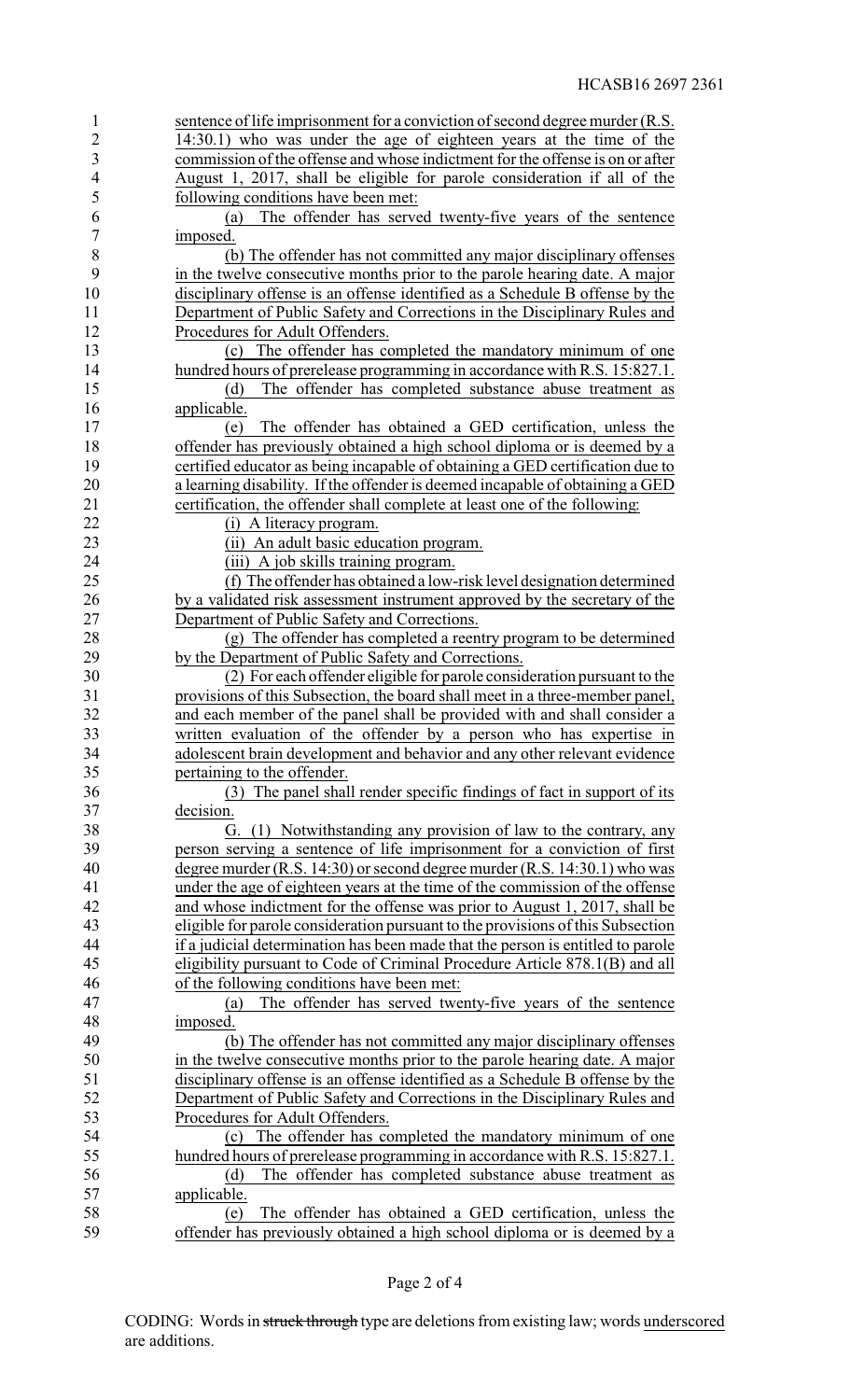| $\mathbf{1}$   | certified educator as being incapable of obtaining a GED certification due to       |
|----------------|-------------------------------------------------------------------------------------|
| $\overline{2}$ | a learning disability. If the offender is deemed incapable of obtaining a GED       |
| $\mathfrak{Z}$ | certification, the offender shall complete at least one of the following:           |
| $\overline{4}$ | (i) A literacy program.                                                             |
| 5              | (ii) An adult basic education program.                                              |
| 6              | (iii) A job skills training program.                                                |
| $\sqrt{ }$     | (f) The offender has obtained a low-risk level designation determined               |
| 8              | by a validated risk assessment instrument approved by the secretary of the          |
| 9              | Department of Public Safety and Corrections.                                        |
| 10             | (g) The offender has completed a reentry program to be determined                   |
| 11             | by the Department of Public Safety and Corrections.                                 |
| 12             |                                                                                     |
| 13             | (2) For each offender eligible for parole consideration pursuant to the             |
|                | provisions of this Subsection, the board shall meet in a three-member panel,        |
| 14             | and each member of the panel shall be provided with and shall consider a            |
| 15             | written evaluation of the offender by a person who has expertise in                 |
| 16             | adolescent brain development and behavior and any other relevant evidence           |
| 17             | pertaining to the offender.                                                         |
| 18             | (3) The panel shall render specific findings of fact in support of its              |
| 19             | decision.                                                                           |
| 20             | Section 2. Code of Criminal Procedure Article 878.1 is hereby                       |
| 21             | amended and reenacted to read as follows:                                           |
| 22             | Art. 878.1. Sentencing hearing Hearing to determine parole eligibility for          |
| 23             | certain juvenile offenders                                                          |
| 24             | $A(1)$ In any case where an If an offender is indicted on or after                  |
| 25             | August 1, 2017, for the crime to be sentenced to life imprisonment for a            |
| 26             | conviction of first degree murder (R.S. 14:30) or second degree murder (R.S.        |
| 27             | 14:30.1) where the offender was under the age of eighteen years at the time         |
| 28             | of the commission of the offense, the district attorney shall file a notice of      |
| 29             | intent to seek a sentence of life imprisonment without possibility of parole        |
| 30             | within one hundred eighty days after the indictment. If the district attorney       |
| 31             | timely files the notice of intent, a hearing shall be conducted after conviction    |
| 32             | and prior to sentencing to determine whether the sentence shall be imposed          |
| 33             | with or without parole eligibility. If the court determines that the sentence       |
| 34             | shall be imposed with parole eligibility, the offender shall be eligible for        |
| 35             | parole pursuant to the provisions of R.S. 15:574.4(E). If the district attorney     |
| 36             | fails to timely file the notice of intent, the sentence shall be imposed with       |
| 37             | parole eligibility and the offender shall be eligible for parole pursuant to the    |
| 38             | provisions of R.S. 15:574.4(E) without the need of a judicial determination         |
| 39             | pursuant to the provisions of this Article. If the court determines that the        |
| 40             | sentence shall be imposed without parole eligibility, the offender shall not be     |
| 41             | eligible for parole.                                                                |
| 42             | B.(1) If an offender was indicted prior to August 1, 2017, for the                  |
| 43             | crime of first degree murder $(R.S. 14:30)$ or second degree murder $(R.S. 14:30)$  |
| 44             | 14:30.1) where the offender was under the age of eighteen years at the time         |
| 45             | of the commission of the offense and a hearing was not held pursuant to this        |
| 46             | Article prior to August 1, 2017, to determine whether the offender's sentence       |
| 47             | should be imposed with or without parole eligibility, the district attorney         |
| 48             | shall file a notice of intent to seek a sentence of life imprisonment without       |
| 49             | the possibility of parole within ninety days of August 1, 2017. If the district     |
| 50             | attorney timely files the notice of intent, a hearing shall be conducted to         |
| 51             | determine whether the sentence shall be imposed with or without parole              |
| 52             | eligibility. If the court determines that the sentence shall be imposed with        |
| 53             | parole eligibility, the offender shall be eligible for parole pursuant to R.S.      |
| 54             | $15:574.4(G)$ . If the district attorney fails to timely file the notice of intent, |
| 55             | the offender shall be eligible for parole pursuant to R.S. 15:574.4(E) without      |
| 56             | the need of a judicial determination pursuant to the provisions of this Article.    |
| 57             | If the court determines that the sentence shall be imposed without parole           |
| 58             | eligibility, the offender shall not be eligible for parole.                         |